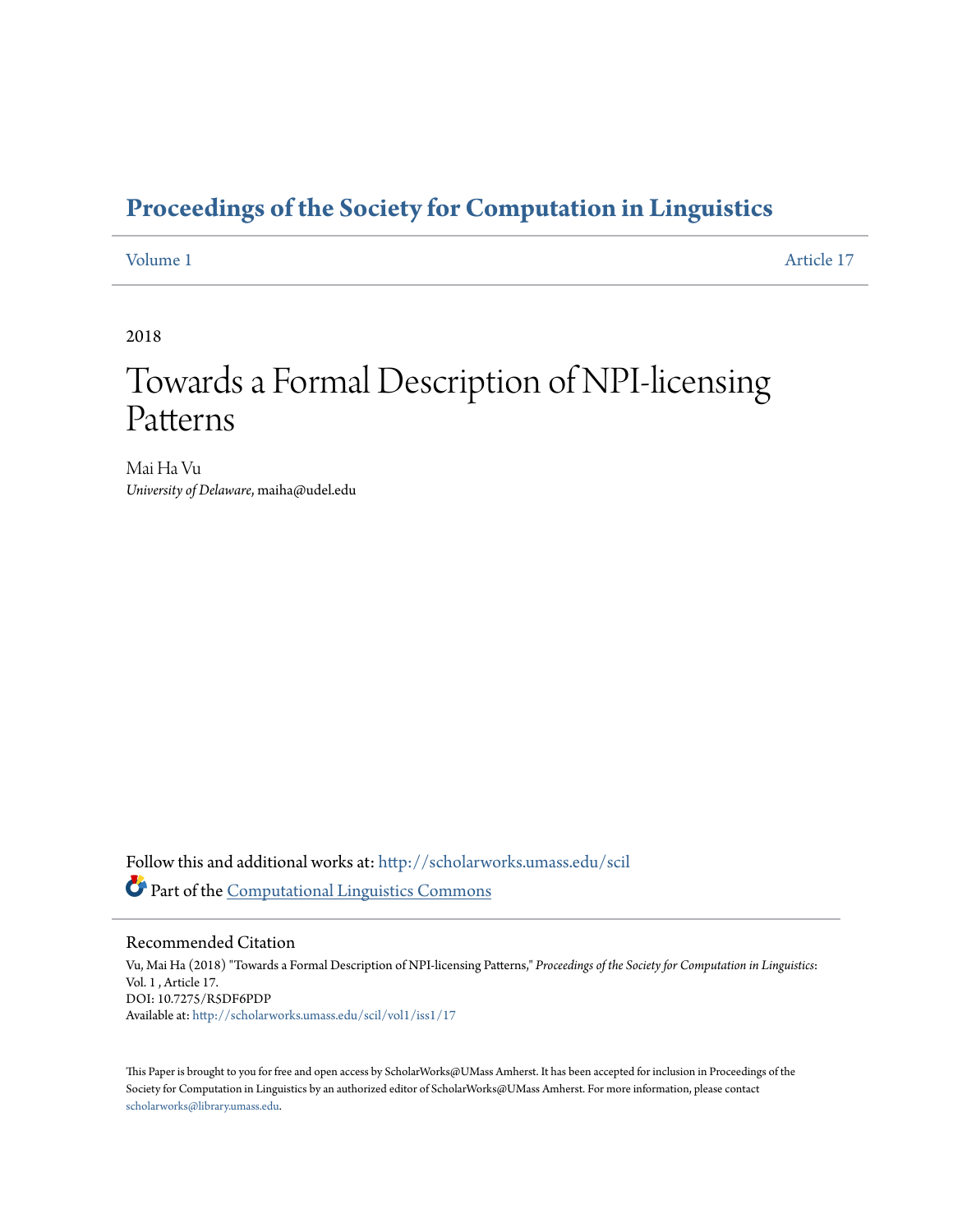### Towards a Formal Description of NPI Licensing Patterns<sup>∗</sup>

Mai Ha Vu University of Delaware maiha@udel.edu

#### Abstract

This paper is a formal study of a simplified version of Negative Polarity Item (NPI) licensing requirements in two languages, English and Hungarian. In the framework of Model-Theoretic Syntax, using logical formalisms defined over tree-languages, I show that neither pattern can be described with Tierbased Strictly Local (TSL) constraints only, and suggest that they need a more complex logical formula. In particular, Hungarian patterns can be described using a combination of Tier-based Strictly 2-Local constraints over dominance relations and Locally 1-Testable constraints over the left-of relations between nodes. For English, there are no sufficient local constraints, either with or without tiers. As part of the analysis, I give a definition of a generalized tree-language that uses Tier-based 2-Local constraints over dominance relations, while it remains underspecified for left-of relations.

#### 1 Introduction

Model-theoretic syntax is a way to study linguistic structures formally by describing them in terms of logical constraints, rather than in terms of sequences of derivational steps. While its roots can be traced back to early studies in generative grammar, it gained prominence with James Rogers' 1998 work, *A Descriptive Approach to Language-Theoretic Complexity* (Pullum, 2007).

Rogers' (1998) results showed that a significant portion of Government and Binding Theory can be described with a version of Monadic Second-order (MSO) constraints over phrase-structure trees. Incidentally, structures that can be described with MSO logic are members of the regular class of languages in terms of complexity (Rogers and Pullum, 2011).

It is known, however, that many regular languages are not plausible patterns in human natural language (Heinz and Idsardi, 2013). As an example, the *evena* language, which is defined as a set of strings that can only contain an even number of *a*s, is widely considered implausible. As a result, recent work has focused on identifying *subregular* regions relevant to natural language. While progress has been made on phonotactic patterns (Heinz, 2009; Heinz, 2010; Jardine, 2016) and phonological transformations (Chandlee, 2014), less has been said in this regard about syntactic patterns.

Relevant work on syntax in this vein has been done by Thomas Graf, who has argued that most linguistic patterns, including syntactic and morphological ones, fit in the Tier-based Strictly Local (TSL) class (Graf and Heinz, 2015; Graf, 2017). While the TSL class was originally used to describe stringsets (Heinz et al., 2011), we use the class in a more abstract way, and apply it to tree-sets in the current paper.

Because trees are two-dimensional structures with two types of ordering relations in them (Rogers, 2003), the type of ordering relation over which a certain class of language applies has to be specified. The TSL tree-language as described by Graf and Heinz (2015) has TSL constraints over

<sup>∗</sup> I thank Jeffrey Heinz, Thomas Graf, Hossep Dolatian, Kristina Strother-Garcia, and the anonymous reviewers for their thoughtful and insightful feedback on earlier drafts of this paper. All errors are my own.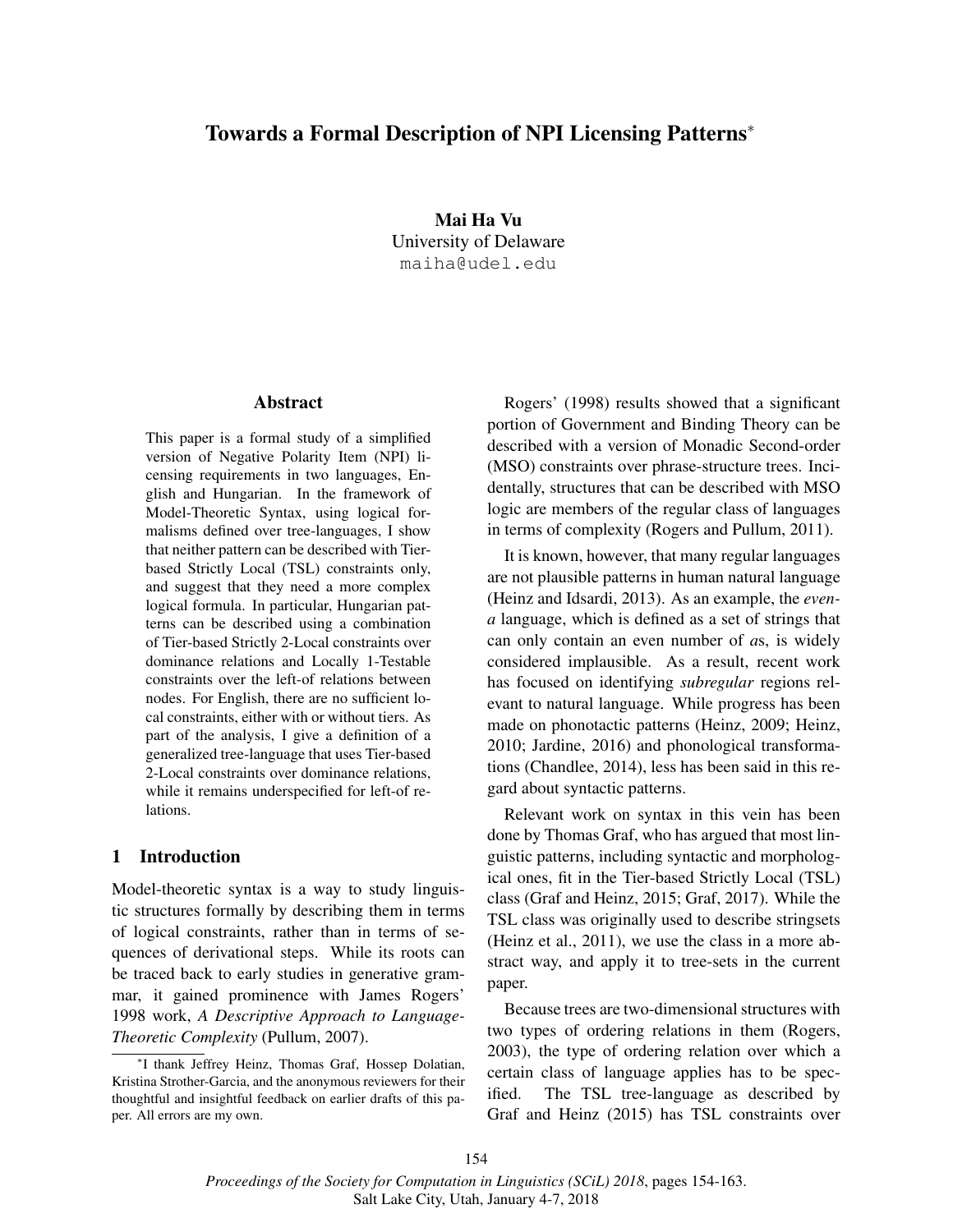both the dominance and left-of ordering relations. This paper provides a more generalized definition of Tier-based Strictly 2-Local tree-grammars: tree-grammars where the constraints are Tier-based Strictly 2-Local over dominance  $(TSL_2^{\rhd})$ , but can be of different complexity over left-of relations.

We then demonstrate that a particular type of pattern where the existence of one item in the structure requires the existence of another one, formalized as  $a \rightarrow b$ , cannot be described with TSL constraints in the sense of Graf and Heinz (2015). NPIs fall into this category of patterns, as an NPI cannot occur without a licensor.

The scope of this paper is restricted to describing well-formed surface structures, without any assumption of underlying features or syntactic movement. We are thus agnostic about any in-depth theory of NPI-licensing, and are not addressing specific proposals suggesting movement or agreement (cf. Giannakidou and Zeijlstra (2016)); neither do we look at proposed Logical Forms of these sentences, which might differ from the observed surface word orders.

Lastly, the choice of syntactic data structure needs a few words. Two common data structures used to describe syntactic structures are phrase-structure trees and derivation trees. For a detailed discussion of the two, the reader is referred to Stabler (1997). We choose to use phrase-structure trees as the data structure for the sentences discussed in this paper, instead of derivation trees. Graf (2013) gives an in-depth analysis of the nature of syntactic constraints, both over phrase-structure trees and derivation trees. He shows that representational constraints (i.e. those over phrase-structure trees), are subsumed by translocal constraints (i.e. those over derivation trees). We thus believe that modeling NPI-licensing with constraints over phrase-structure trees will not take away from the overall generalizability of our results regarding the complexity of necessary constraints in natural language syntax.

The paper is organized as follows. Section 2 states the definitions of key concepts needed to understand the discussion in the rest of the paper. Section 3 introduces the syntactic data in question: NPIlicensing in English and Hungarian. Section 4 shows that these patterns need TLT and First-Order Logic to be described. Section 5 concludes.

#### 2 Preliminaries

#### 2.1 Strictly Local and Locally Testable **Stringsets**

These definitions of Strictly Local (SL) and Locally Testable (LT) stringsets are largely based on Heinz et al. (2011), Rogers and Pullum (2011), and Rogers et al. (2013). We assume familiarity with monadic second-order (MSO) logic (Enderton, 2001).

First, k-factors over strings are defined below. Let  $\Sigma$  be the alphabet, and  $\Sigma^*$  be all strings of finite length over  $\Sigma$ . Then string u is a factor of string w iff  $(\exists x, y \in \Sigma^*)$  such that  $w = xuy$ . If  $|u| = k$ , then u is a k-factor of w. The function  $F_k$  maps a string to a set of  $k$ -factors within it:

$$
F_k(w) = \{u|u \text{ is a }k\text{-factor of }w\}
$$

A Strictly  $k$ -Local ( $SL_k$ ) grammar for a string language is understood as a list of possible *k*-factors in the language, or equivalently, a list of banned *k*factors.

#### Definition 1 *(Strictly Local Stringsets)*

G*, a Strictly* k*-Local description over some alphabet*  $\Sigma$ *, is a set of k-factors of*  $\Sigma \cup \{x, \kappa\}$ *, where*  $\infty$ and  $\times$  *mark the beginning and ending of a string, respectively.*

$$
\mathcal{G} \subseteq F_k(\rtimes \cdot \Sigma^* \cdot \ltimes)
$$

*A string* w *satisfies* G*, iff the set of* k*-factors of the augmented string*  $\forall \cdot w \cdot \forall$  *is a subset of G:* 

$$
w \models \mathcal{G} \Leftrightarrow F_k(\mathbf{w} \cdot w \cdot \mathbf{w}) \subseteq \mathcal{G}
$$

*The stringset licensed by a description* G *is the set of words that satisfy it.*

$$
L(\mathcal{G}) \stackrel{def}{=} \{w|w \models \mathcal{G}\}
$$

*A set of strings is Strictly k-Local (SL*k*) iff it is* L(G) *for some strictly k-local definition of* G*. It is Strictly Local iff it is* SL<sup>k</sup> *for some* k*.*

Next, the definition of local  $k$ -expressions is given below.

#### Definition 2 *(Local k-expressions)*

*The language of* k*-expressions is the smallest set including the following forms, with the intended semantics indicated.*

 $\bullet$  *Atomic formulae:*  $f \in F_k(\Sigma^*)$  *is a kexpression.*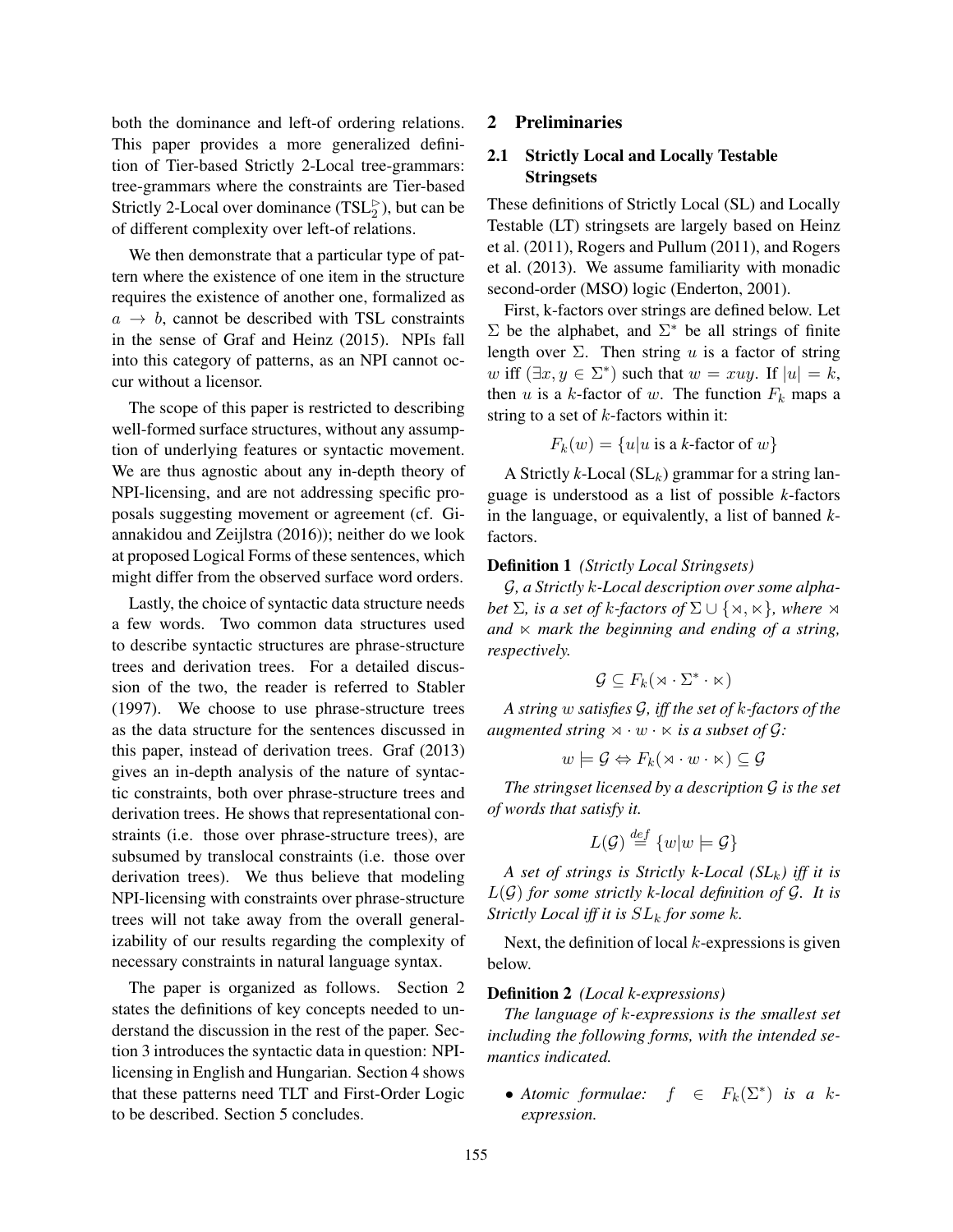- *Conjunction:* If  $\varphi_1$  *and*  $\varphi_2$  *are k*-*expressions*, *then*  $(\varphi_1 \land \varphi_2)$  *is a k-expression.*
- *Negation:* If  $\varphi_1$  *is a k-expression, then*  $(\neg \varphi_1)$ *is a* k*-expression.*

If w is a string and 
$$
\varphi
$$
 a k-expression, then  
\n $w \models \varphi \stackrel{def}{\Leftrightarrow}$   
\n $\varphi = f \in F_k(\Sigma^*)$  and  $f \in F_k(w)$   
\n $\varphi = (\varphi_1 \land \varphi_2)$  and  $w \models \varphi_1$  and  $w \models \varphi_2$   
\n $\varphi = (\neg \varphi_1)$  and  $w \nvDash \varphi_1$ 

Now we can define Locally Testable Stringsets with the help of *k*-expressions.

#### Definition 3 *(Locally Testable Stringsets)*

*A stringset L over*  $\Sigma$  *is k-Locally Testable (LT<sub>k</sub>) iff there is some local k-expression*  $\varphi$  *over*  $\Sigma$  *(for some k*) such that L is the set of all strings that satisfy  $\varphi$ .

$$
L = L(\varphi) \stackrel{def}{=} \{ w \in \Sigma^* | w \models \varphi \}
$$

*A stringset is LT iff it is LT*<sup>k</sup> *for some k.*

Notice that implicational statements can be derived from k-expressions, because  $a \rightarrow b$  is equivalent to  $\neg(a \wedge \neg b)$ .

#### 2.2 Tree languages

Our understanding of trees is based on the idea of *multi*-dimensional trees, as discussed in Rogers (2003). For the purposes of this paper, we exclusively work with 2-dimensional trees, and thus restrict our formal descriptions to them.

The basic intuition is as follows. Strings are onedimensional trees, whose nodes are related to each other via one-dimensional successor relations. To add a second dimension, we first build a *local* tree (a tree of at most one depth) by connecting a single point *a* to each node in a one-dimensional tree *S* through second-dimensional successor relations (Figure 1a). The adjoined point is called the *root* in this case, and the nodes in *S* are the *yield*. A *composite* tree, where trees have depths greater than one, can be built by identifying the root of one local tree with some point in the yield of another (Figure 1b). In the trees in Figure 1, the solid lines represent the one-dimensional successor relations, and the dashed lines represent the second-dimensional successor relations.



Figure 1: Two-dimensional trees

We give our formal definition for twodimensional trees within the model-theoretic framework. Model theory provides a way to describe a particular object using mathematical logic. A model requires a *signature* and a set of *logical statements*. Along with the usual logical connectives,  $x \approx y$  denotes that x and y are equivalent.

The signature of the two-dimensional tree-model for linguistic trees is shown in Figure 2. Let  $\Sigma =$  $\Sigma_{Cat} \cup \Sigma_{Lex}$  be the alphabet, where  $\Sigma_{Cat}$  is the set of syntactic categories, and  $\Sigma_{Lex}$  is the set of lexical items. We write  $\sigma(x)$  if node x is labeled with  $\sigma$ , for all  $\sigma \in \Sigma$ .

$$
\langle \mathcal{D}, \prec, \rhd, \mathcal{L}_{\sigma} \rangle_{\sigma \in \Sigma}
$$
, where

- $\bullet$  D is the finite domain
- ≺ is a binary ordering relation *immediate leftof*
- $\bullet \geq$  is a binary ordering relation *immediate dominance*
- $\mathcal{L}_{\sigma}$  is a set of unary relations for labeling elements in  $\mathcal D$  with  $\sigma$  for all  $\sigma \in \Sigma$

Figure 2: Model for two-dimensional trees

Following Rogers (2003),  $\triangleright^*$  is defined as the reflexive transitive closure, and  $\triangleright^+$  as the transitive closure of  $\triangleright$ . This is explicitly monadic secondorder definable through Branch: a set of nodes that are upwards closed with regard to, and linearlyordered by the immediate dominance relation,  $\triangleright$ . The *depth* of any tree then can be understood as the length of the longest Branch in the tree.

(1)  $Branch(X) \equiv (\forall x, y)[(X(x) \land y \rhd x) \rightarrow$  $X(y)$ ]  $\wedge (\forall x, y, z)$ [ $(X(x) \wedge X(y) \wedge X(z) \wedge Y(z))$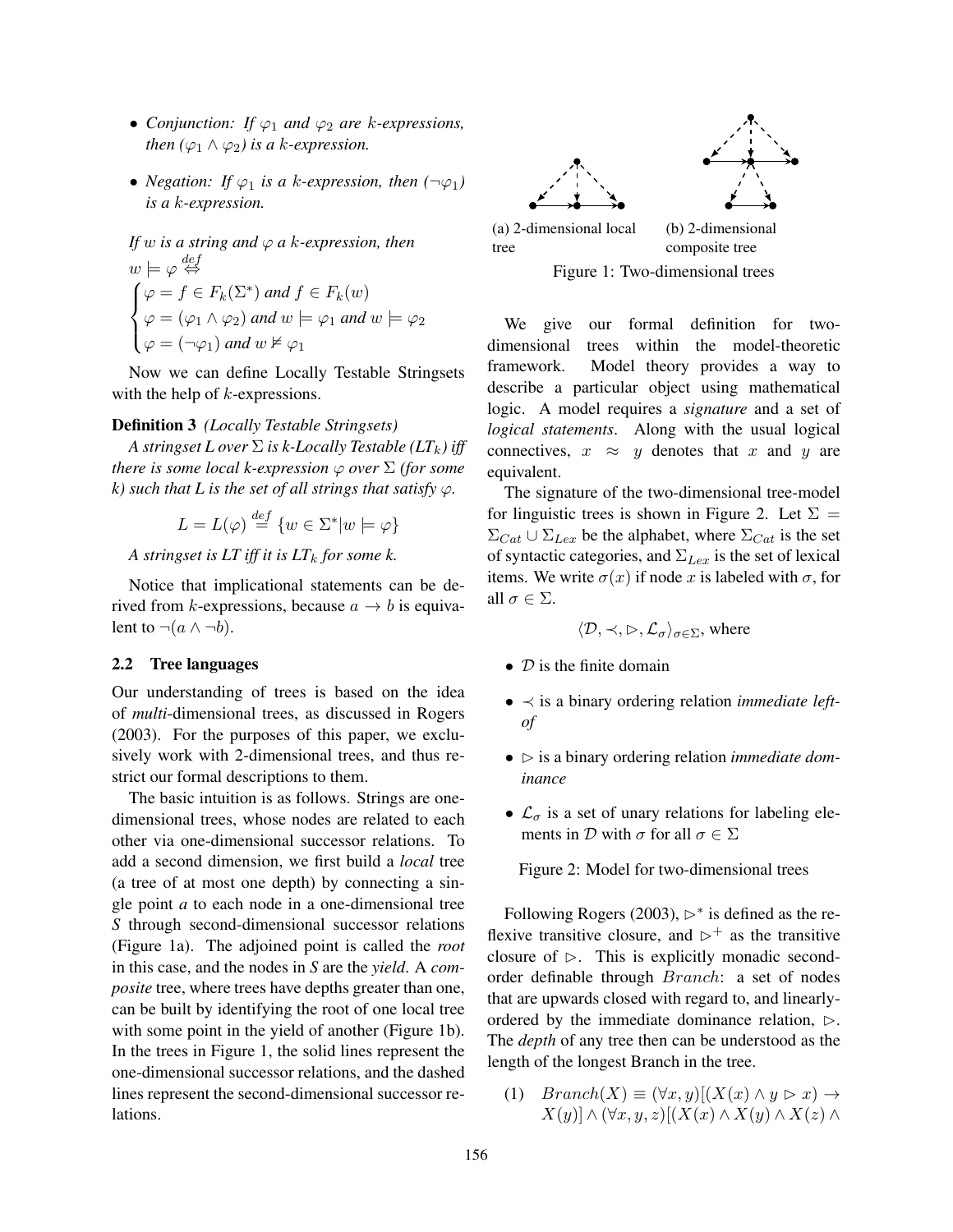$$
x \triangleright y \land x \triangleright z) \to y \approx z
$$
  
(2) 
$$
x \triangleright^* y \equiv (\forall X)[(Branch(X) \land X(y)) \to X(x)]
$$

(3)  $x \triangleright^+ y \equiv x \triangleright^* y \wedge x \not\approx y$ 

The predicates  $\prec^*$  and  $\prec^+$  are definable in a similar fashion.

- (4)  $String(X) \equiv (\forall x, y)[(X(x) \land y \prec x) \rightarrow$  $X(y)$ ]  $\wedge (\forall x, y, z)$ [ $(X(x) \wedge X(y) \wedge X(z) \wedge Y)$  $x \prec y \land x \prec z$ )  $\rightarrow y \approx z$
- (5)  $x \prec^* y \equiv (\forall X)[(String(X) \land X(y))] \rightarrow$  $X(x)$ ]
- (6)  $x \prec^+ y \equiv x \prec^* y \land x \not\approx y$

Based on  $\prec^*$ , we also can also define the inherited left-of relation,  $\lt^*$ . If z is left-of w in a tree, then all nodes that are reflexively dominated by z are inherited left-of all nodes that are reflexively dominated by  $w$ .

(7)  $x <^* y \equiv (\exists z, w)[z \rhd^* x \wedge w \rhd^* y \wedge z \prec^*$  $w$ ]

The following tree-axioms restrict all possible structures to the desired two-dimensional treestructures described previously (and illustrated in Figure 1):

- (8) There is a root that dominates all nodes:  $(\exists x)(\forall y)[x \triangleright^* y \wedge \neg \exists z(z \triangleright x)]$
- (9) At most one parent/direct precedent per node:  $(\forall x, y, z)$   $[(x \prec z \land y \prec z) \lor (x \triangleright z \land y \triangleright z)$  $|z| \rightarrow x \approx y$
- (10) Irreflexivity of  $\prec$  and  $\triangleright$ :  $(\forall x, y)[(x \prec y \lor x \rhd y) \rightarrow x \not\approx y]$
- (11) Two nodes cannot be both in  $\triangleright^*$  and  $\prec^*$  relations:  $(\forall x, y)[(x \triangleright^* y \vee y \triangleright^* x) \leftrightarrow \neg(x \prec^*$  $y \vee y \prec^* x$

We add two final assumptions that are specific to linguistic trees. Each node can only have one label, and a node can only have a label  $l \in \Sigma_{Lex}$  iff that node is a leaf (i.e. it does not dominate any other node).

$$
(12) \quad (\forall x)[(\alpha(x) \land \beta(x)) \to \alpha \approx \beta]
$$

(13)  $(\forall x)[\neg \exists y(x \triangleright y) \leftrightarrow \alpha(x) \land \alpha \in \Sigma_{Lex}]$ 

As an example, see tree T1 in Figure 3b, a modeltheoretic representation of Figure 3a. For this nonlinguistic tree,  $\Sigma = \{a, b, c\}$ , with no distinction between  $\Sigma_{Cat}$  and  $\Sigma_{Lex}$ . The solid lines represent the first-dimensional successor relations ≺, and the dashed lines represent the second-dimensional successor relations  $\triangleright$ .



(a) Conventional representation of T1



(b) Model-theoretic representation of T1

Figure 3: T1

Then TI can be described with the following list of statements:

- (14) Labeling statement:  $a(0) \wedge b(1) \wedge a(2) \wedge a(3) \wedge c(4) \wedge b(5) \wedge$  $c(6) \wedge c(7) \wedge a(8) \wedge b(9)$
- (15) Statement about ≺:  $1 \prec 2 \land 3 \prec 4 \land 5 \prec 6 \land 8 \prec 9$
- (16) Statement about  $\triangleright$ :  $0 \triangleright 1 \wedge 0 \triangleright 2 \wedge 1 \triangleright 3 \wedge 1 \triangleright 4 \wedge 2 \triangleright 5 \wedge 2 \triangleright$  $6 \wedge 3 \vartriangleright 7 \wedge 4 \vartriangleright 8 \wedge 4 \vartriangleright 9$

Next, we generalize k-factors to two-dimensional trees. For strings, *k*-factors are substrings of *k* length. For trees, this will mean subtrees with depth of *k*-1 (since the depth of the root node is 0, but one node is an 1-factor of a tree).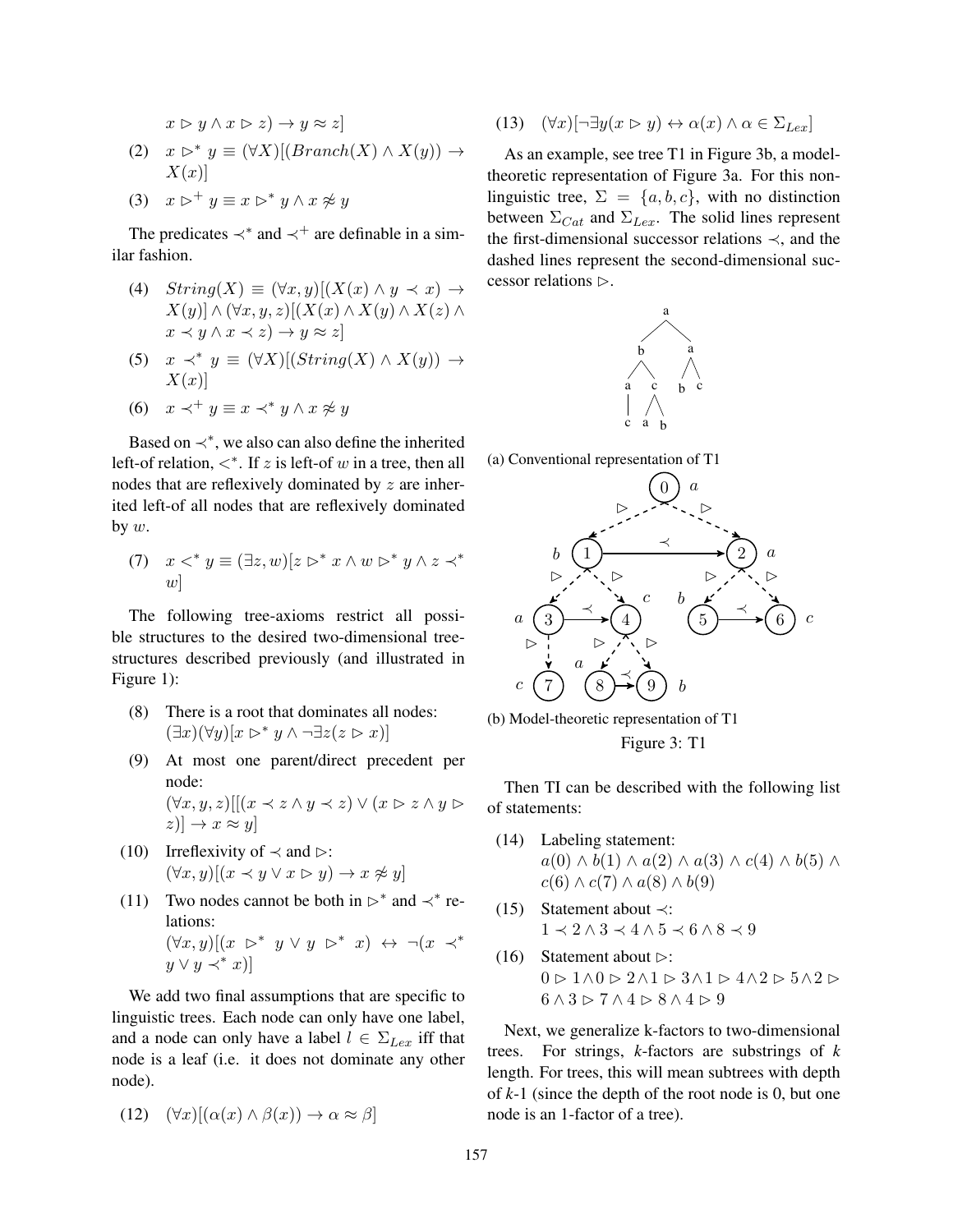(17) 
$$
Subtree(X) \equiv (\exists x)(\forall y)[(X(x) \land x \rhd^*]
$$

$$
y) \to X(y)]
$$

A 2-factor can be easily defined by changing the  $\triangleright^*$  relation to  $\triangleright$  in the definition of subtrees. While this is not a generalized definition of k-factors in trees, it will be sufficient for the purposes of this paper.

(18) 
$$
2\text{-Factor}(X) \equiv (\exists x)(\forall y)[(X(x) \land x \rhd y) \rightarrow X(y)]
$$

For example, the 2-factors of T1 is the set of trees in Figure 4.

$$
\begin{array}{c|ccccc}\n a & b & a & a & c \\
\wedge & \wedge & \wedge & \wedge & \wedge \\
b & a & a & c & b & c & a & b\n\end{array}
$$

Figure 4: 2-factors of T1

In our linguistic examples, the labels will be syntactic categories (e.g. CP, NP, C', N', etc.) and language-specific lexical items. For the purposes of NPI-licensing, a specific set of lexical items are of interest only: NPIs and negation for both English and Hungarian, and CPs for Hungarian. Below we simply define the lexical items for NPIs and negation, in English and Hungarian.

- (19)  $NPI_{\text{eng}}(x) \equiv$  anybody $(x) \vee$  anything $(x) \vee$ anywhere $(x)$
- (20)  $\operatorname{neg}_{\text{eng}}(x) \equiv \operatorname{not}(x) \vee \operatorname{no}(x) \vee \operatorname{nobody}(x) \vee$ nothing(x)  $\vee$  nowhere(x)
- (21)  $NPI_{\text{hun}}(x) \equiv \text{senki}(x) \lor \text{semmi}(x) \lor$  $\text{sehol}(x)$
- (22)  $neg_{\text{hun}}(x) \equiv \text{nem}(x)$

#### 2.3 Tier-based tree-languages

Heinz et al. (2011) defined *Tier-based Strictly Local* (TSL) languages for strings. We use their definition of tiers complete with the one found in Graf and Heinz (2015) to discuss the projection of tier-trees.

A tier is denoted as  $T \subseteq \Sigma$ , and there is an erasing function that erases all elements in the string that are not labeled on the tier (Heinz et al., 2011).

Generalizing to our two-dimensional tree-model, a tree-tier is projected by taking only the nodes that are labeled with elements of  $T$ , while keeping all

inherited left-of relations  $(\langle^* \rangle)$  and dominance relations  $(\triangleright^*)$  between these nodes.

For example, let  $T = \{a, b\}$ . Applying the erasing function to T1 (3) then yields a tier-tree (5). We say that T1 *projects* a tier-tree.



Figure 5: Tier-tree,  $T = \{a,b\}$ 

TSL string languages were characterized by a finite list of banned *k*-factors over the string-tier. The equivalent is not possible for tree-languages, because in tier-trees, there is no bound on the number of daughters for a given node.

To see why, take a tree T2 such that the starting node labeled *S* mothers a node labeled *b*, and each node *b* mothers a node *a* and *b* (6a). In linguistic terms, node *a*'s never dominate each other, neither are they ever sisters; the higher ones c-command the lower ones. Now suppose that the tier we want to project is T={S,a}. We then get a tree where *S* directly dominates an unbounded number of *a* nodes, where that number is equivalent to the depth of the original tree. We thus cannot list a finite-list of banned (or permitted) k-factors over a tree-tier without knowing a bound on the depth of the tree first.



Instead, we give a general description of tree languages that are Tier-based Strictly 2-Local over the dominance relation  $(TSL_2^{\rhd})$ . Recall that in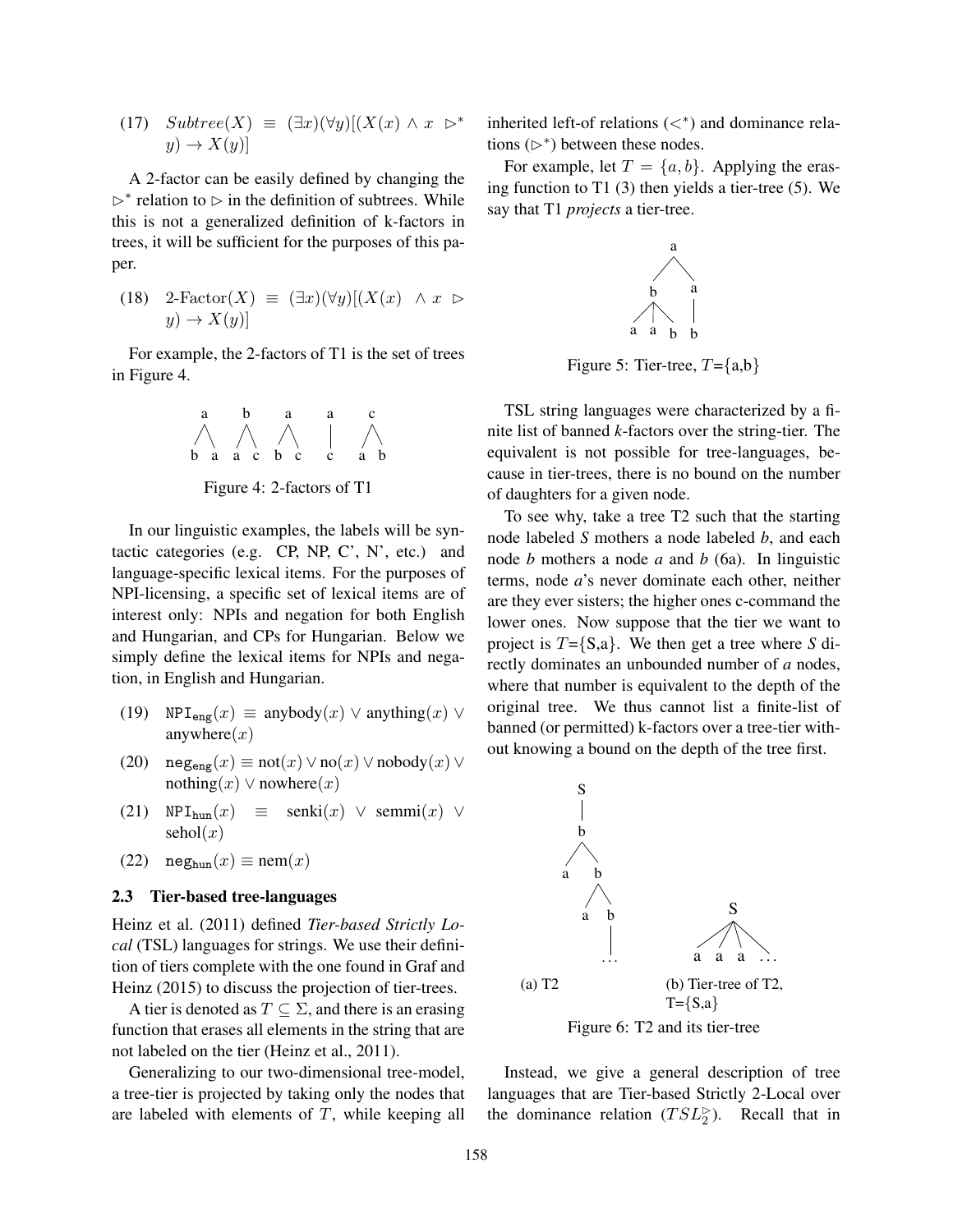the framework laid out in Rogers (2003), twodimensional trees consist of strings (i.e. onedimensional trees) that are dominated by a single node. We use this insight to define our tier-based grammar. Informally, the grammar contains a tier as described above, and string-based grammars that apply over sisters dominated by the same node. There are potentially as many string-based grammars as nodes labeled with a syntactic category on the tier. Formally, each grammar contains a quadruple as in Figure 7.

$$
G=\langle T,T_{Cat},H,\gamma\rangle,
$$
 where:

- $T \subset \Sigma$  is the finite set of tier-nodes
- $T_{Cat} = (T \cap \Sigma_{Cat})$
- $H$  is a set of string-based grammars
- $\gamma$ :  $T_{Cat} \times H$  is a bijection that maps every node labeled  $\kappa \in T_{Cat}$  to a string-based grammar  $h \in H$

Figure 7: Grammar of tier-trees

The grammar defined here is thus  $TSL_2^{\rhd}$ , but there can still be different types of grammar over the left-of relations. Following Graf and Heinz (2015) then, a TSL grammar for trees is a specific instance of the grammar defined here: in this case,  $H$  must be a set of TSL string-languages.

#### 3 NPI patterns

We understand Negative Polarity Items (NPIs) as expressions that are ungrammatical in positive declarative clauses, but they are grammatical in their negative counterpart. This understanding of NPIs echoes the one for *negative dependencies* in Giannakidou and Zeijlstra (2016). For example, English *anything* is an NPI according this definition, because it shows the following contrast:

- (23) a. \*John has read anything.
	- b. John hasn't read anything.

#### 3.1 English-type

English-type NPIs are typical in English, Chinese (Lin, 1998), and Vietnamese (Tran and Bruening, 2013), among others. They are weak NPI-

languages, which means that their NPIs are licensed not only by negation, but also in questions, protasis of conditionals, and in general, downward entailment contexts (Ladusaw, 1983). For the sake of simplicity, I will focus only on the cases where English NPIs are licensed by sentential negation.

The general observation is that English NPIs must be c-commanded by negation (24-26), over an arbitrary number of clause boundaries  $(27)$ .<sup>1</sup> The NPI item *anybody* is not c-commanded by negation (*not, nobody*) in (25) and (26), but it is c-commanded and thus licensed in (24).

(24) John didn't see anybody.



(25) \*Anybody didn't see John.



(26) \*Nobody's children saw anybody.

<sup>&</sup>lt;sup>1</sup>A reviewer suggested that a sentence such as 'Nobody's mother understood anything I said' as a counter-evidence for the general pattern. However, if *mother* is replaced by *children*, the sentence becomes much less acceptable. Our suspicion is that 'nobody's mother' has become idiomatic, meaning 'nobody'.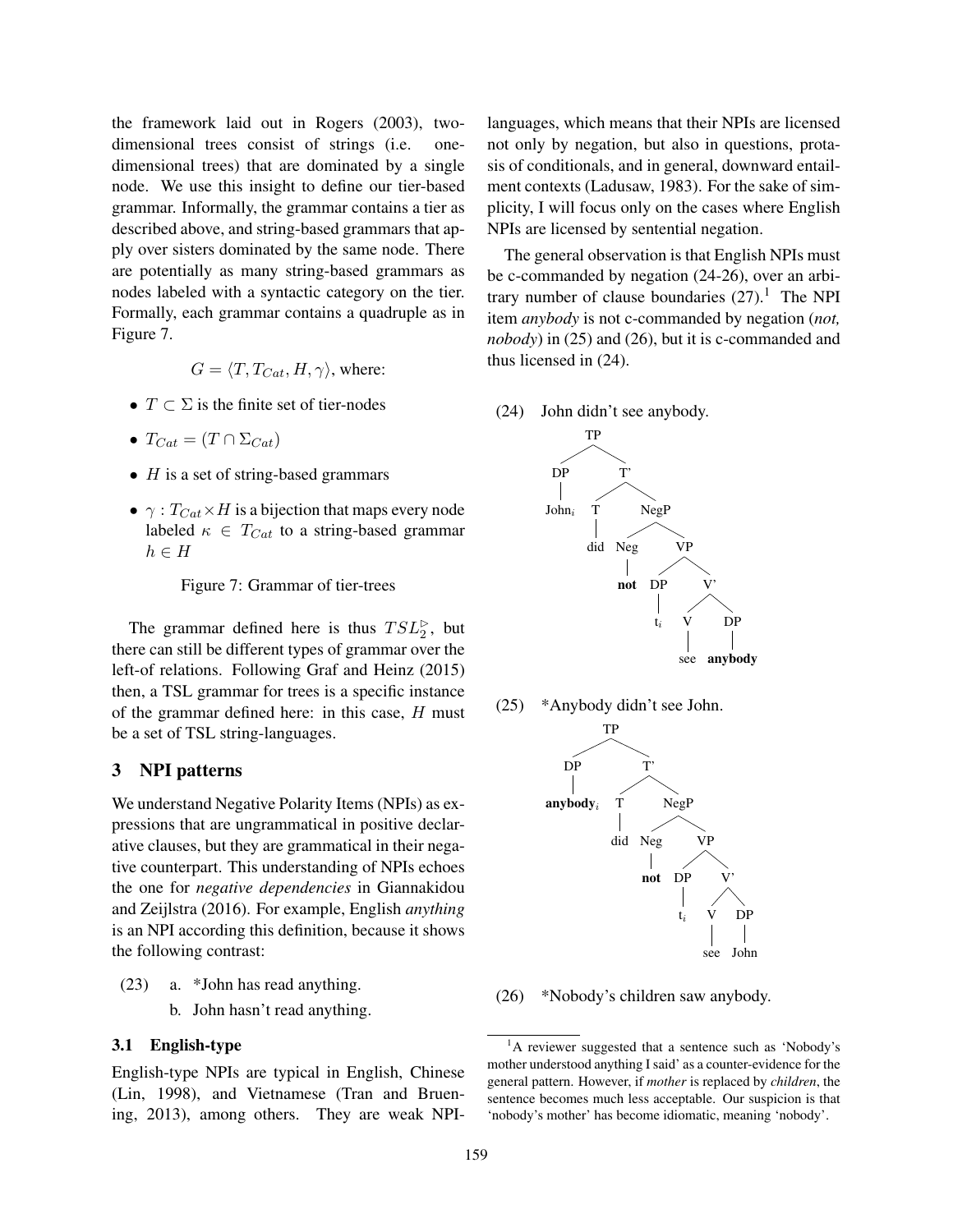

(27) [John didn't think [that Charlie saw [that Mary stole anything.]]]

A straightforward way then to formalize the English-NPI licensing requirement is to state it in first-order logic with the help of defining ccommand relations.

- (28) c-com $(x, y) \equiv \neg(x \rightarrow^+ y) \land x \not\approx y \land x$  $\forall z[z \triangleright^+ x \rightarrow z \triangleright^+ y]$
- (29) English NPI-licensing constraint:  $\forall y$ [NPI<sub>eng</sub> $(y) \rightarrow \exists x$ [c-com $(x, y) \land$  $neg(x)$ ]

#### 3.2 Hungarian-type

Here we cite our own data collected from Hungarian, but we suspect that a similar distribution is found in Slavic languages (Progovac, 1994). Hungarian NPIs show the same contrast that is found in English:

- (30) \*Jancsi látott senkit. Jancsi saw NPI.ACC 'Jancsi saw anybody.'
- (31) Jancsi nem látott senkit. Jancsi NEG saw NPI.ACC 'Jancsi didn't see anybody.'

Their similarity to English NPIs stops here. Hungarian NPIs must be licensed locally by clausemate negation (32), but there is no c-command requirement for the relation between licensor and licensee (33). We assume that the domain of licensing is restricted to CP boundaries, as NPIs are licensed in sentences with negated raising predicates (34), but not in ones with negated control predicates  $(35)$ .<sup>2</sup>

(32) \*Jancsi nem tudta, hogy Mari semmit Jancsi NEG knew that Mari NPI.ACC olvasott. read 'Jancsi didn't know that Mari read any-

thing.'

- (33) Senki nem akart NPI NEG want.PST PRT come.INF el jönni. 'Nobody wanted to come.'
- $(34)$ Mari NEG started read.INF NPI.ACC nem kezdett olvasni semmit. 'Mari didn't start to read anything.'
- (35) \*Mari nem próbált olvasni semmit. Mari NEG tried read.INF NPI.ACC 'Mari didn't try to read anything.'

The constraint can be formalized with First-order logic with the help of defining closest-CP $(x, y)$ , which says that x is labeled CP, and it is the closest node labeled such to y.

- (36) closest-CP $(x, y) \equiv$  CP $(x) \wedge x \mapsto^* y \wedge y$  $\neg \exists z$ [CP(z)  $\land x \rhd * + z \land z \rhd^* y$ ]
- (37) Hungarian NPI-licensing constraint:  $\forall (y)[\texttt{NPI}_{\texttt{hum}}(y) \rightarrow$ <br> $\exists (x, z)[\texttt{closest-CP}(x, y) \land \land$  $\exists (x, z)$ [closest-CP $(x, y)$ ] closest-CP $(x, z) \wedge \text{neg}_{hum}(z)$

#### 3.3 Interim summary

The NPI patterns discussed above are summarized in Table 1.

|           | Negation must   Licensing<br>c-command<br>NPI | across<br>boundaries |  |
|-----------|-----------------------------------------------|----------------------|--|
| English   | yes                                           | yes                  |  |
| Hungarian | no                                            | no                   |  |

Table 1: Summary of English and Hungarian NPI patterns.

#### 4 Complexity of NPI patterns

In what follows, we re-define the NPI-licensing constraints for Hungarian and English, in the context of the TSL $_2^{\triangleright}$  grammar G defined in Section 2.3. We have two results: (1) Hungarian NPI-licensing can

 ${}^{2}$ In accordance with Carnie (2013), I assume that control verbs select for CPs, whereas raising verbs select for IPs.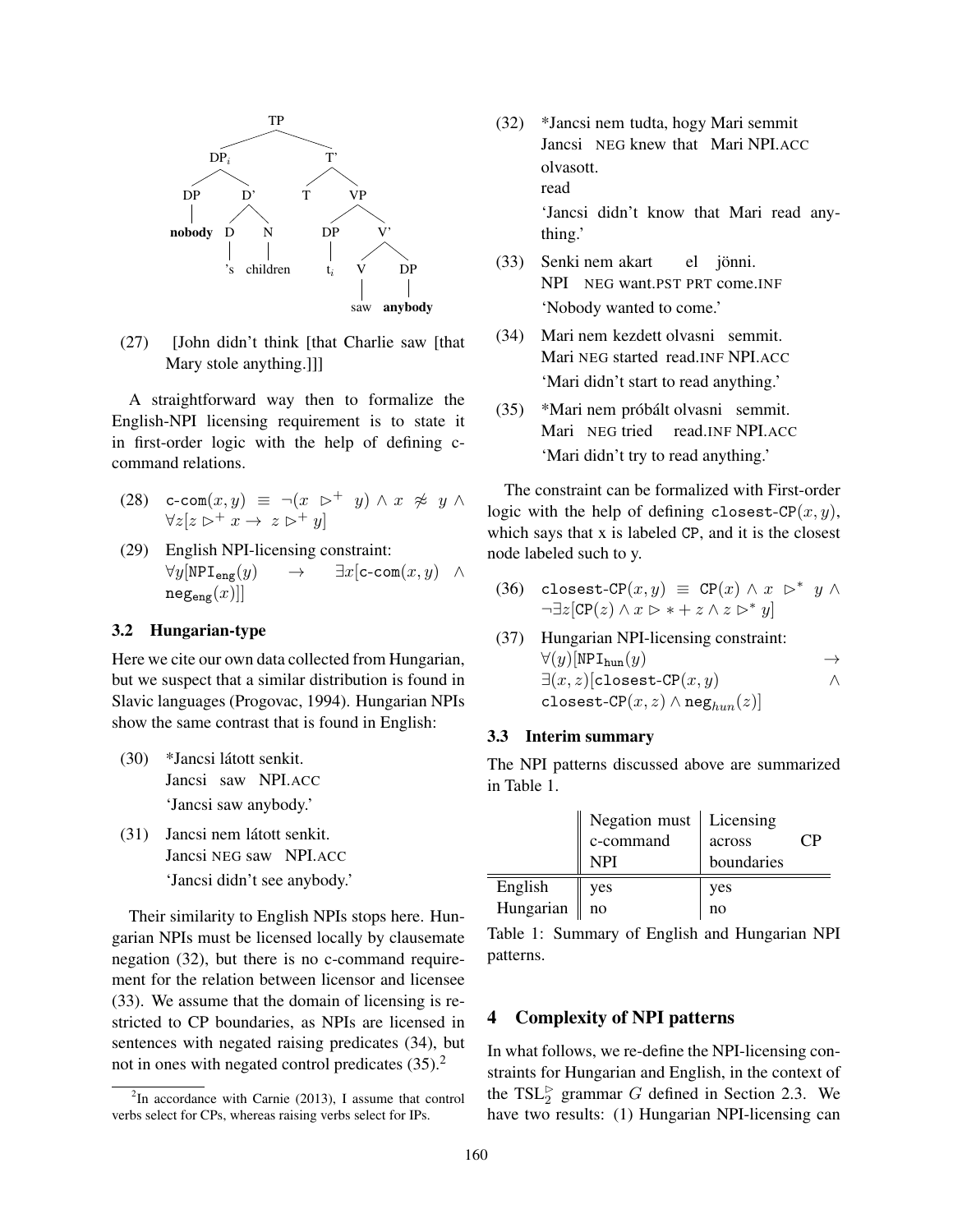be characterized with the tier-based grammar, but English cannot, and (2) the string-language for the Hungarian grammar is neither SL or TSL, but it is LT.

#### 4.1 Hungarian

Let us define the relevant tier for Hungarian NPIlicensing as follows:  $T = \{ \text{neg}_{hun}, \text{NP I}_{hun}, \text{CP} \}.$ Then  $T_{Cat} = \{ CP \}$ . For examples of grammatical tier-trees, see Figure 8.



(a) Well-formed tier-trees for Hungarian NPI-licensing



(b) Ill-formed tier-tree for Hungarian NPI-licensing Figure 8: Well-formed and ill-formed tier-trees for Hungarian NPI-licensing

Now the question is determining the string grammar h over the nodes that CP dominates in the tier. Let us call this string-grammar  $h_{CP}$ . We show that  $h_{CP}$  is not SL, but it is LT. Consider the ill-formed set of trees where there is an arbitrary number of NPIs but there is no negation to license any of them (Figure 8b). Such trees would correspond to ungrammatical sentences of the form (38).

(38) \*Senkinek<sup>n</sup> senkije NPI.DAT NPI.POSS saw NPI.ACC látott semmit. 'Nobody's<sup>n</sup> anybody saw anything.'

If  $h_{CP}$  were SL, we would be able to ban a set of k-factors to successfully exclude the ill-formed trees. This is not possible for any  $k$ . For any  $k$ factor that successfully bans a string of  $k$ -length that consists of only NPIs, there is a well-formed string of length  $k + 1$ , whose  $k + 1$ -th member is neg.

To exclusively define well-formed trees, the use of LT logic is necessary (39). This formula is Locally 1-Testable.

$$
(39) \quad (\forall x \exists y)[\text{NPI}_{hun}(x) \to \text{neg}_{hun}(y)]
$$

#### 4.2 English

Recall that English NPI-licensing is stated as a ccommand requirement: negation must c-command the NPI. This type of constraint cannot be reduced to any type of  $TSL_2^{\rhd}$  grammar.

Consider the following two sentences:

(40) \*The girl, (that X said)<sup>n</sup> that John didn't see, read anything.



(41) John didn't think (that X said)<sup>n</sup> Mary stole anything.



In (40), negation can be found buried inside a relative clause that has been constructed through an arbitrary number of recursive embedding, and thus it does not c-command the NPI *anything*. On the other hand, in (41), negation c-commands an NPI that is buried in the embedded clauses, and thus the NPI is licensed.

There are no local constraints that can account for the restriction, since there is no bound on the distance between the negation and the NPI. Introducing tiers does not help either, due to the c-command requirement. There is no good way to define elements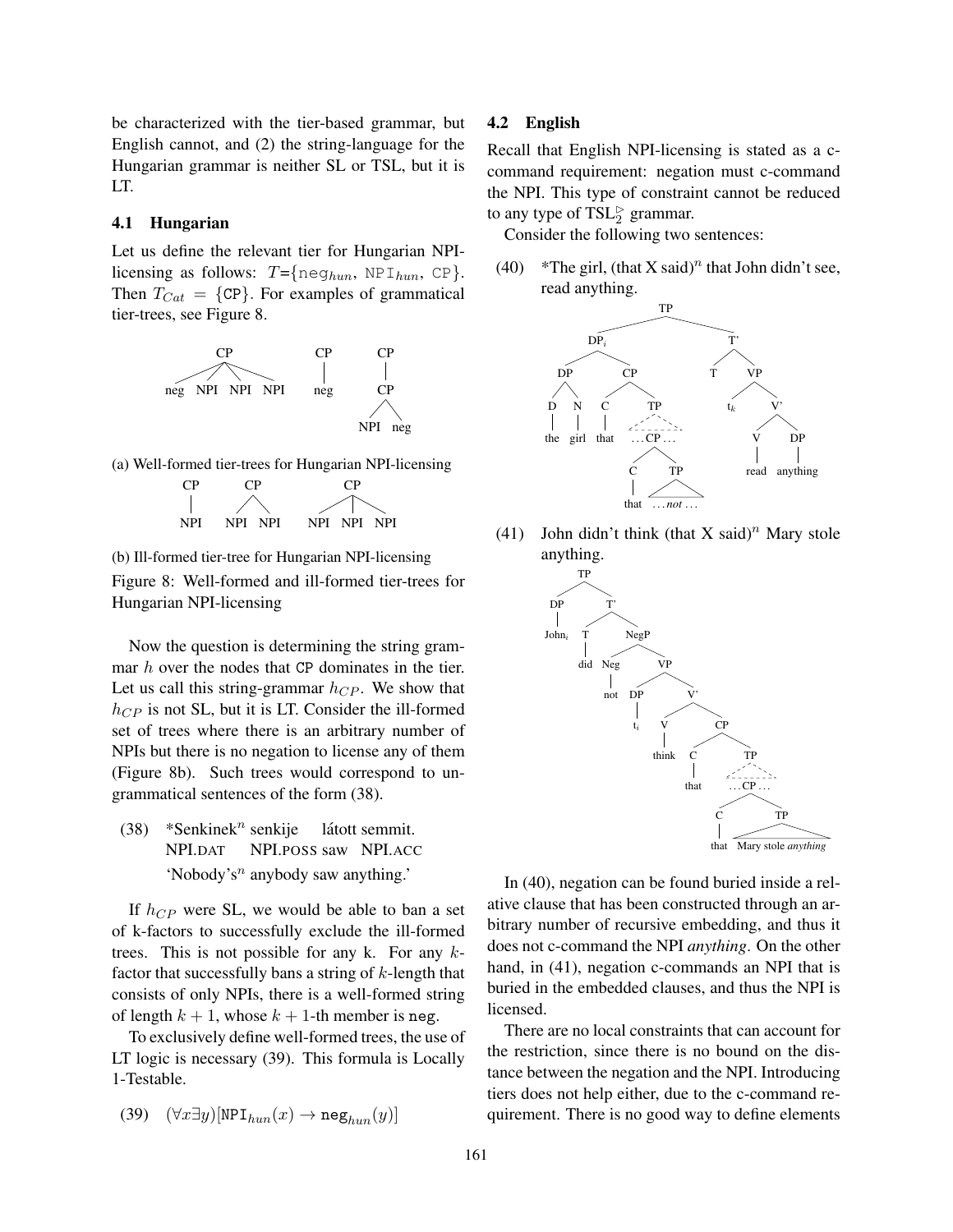for the tier to get the relevant 2-factors within the tier-tree that would help us derive the correct constraints. In fact, there is no definable tier in order to get any relevant k-factor in the tier-tree.

If the tier is defined to only include negation and NPI, the two obviously relevant elements for NPIlicensing in English, there is no way to tell apart tiertrees where negation c-commands the NPI compared to the ones where it does not. For example, both sentences (24) and (26) would yield the same tiertree:



Figure 9: Tier-tree for (24) and (26),  $T = \{neg, NPI\}$ 

Including nodes that can immediately dominate negation (NegP and DP) would again result in tiertrees of arbitrary depth. For example, in sentences (41) and (40), one would have to list all the arbitrary number of DPs that serve as subjects for each embedded clause before getting to the NPI in the sentence. We then have the problem of not being able to determine subtrees of a bounded  $k$ -depth. Thus c-command relations cannot be defined using tiers.

#### 5 Conclusions

This paper has offered four results. First, it provided a definition of  $TSL_2^{\rhd}$  languages. Second, it showed that implicational requirements, such as the surface licensing conditions of NPIs for Hungarian and English, cannot be described with TSL constraints over both dominance and precedence relations in trees.

Hungarian, which has a clausemate-requirement, can be described with a grammar that is  $TSL_2^{\rhd}$ with  $LT_1$  constraints over the precedence relations. On the other hand, English NPI-licensing patterns, which have a structural c-command restriction, cannot be accommodated by  $TSL_2^{\rhd}$ . It is yet to be seen whether English surface NPI-licensing can be described with any logical formalism that is weaker than First-order.

These results apply to surface syntactic descriptions only. Once we consider other possible theoretical explanations for NPIs that employ either featureagreement or movement, the complexity of these syntactic constraints might be decreased. This question is to be addressed by future research.

Our class of newly defined tree-languages,  $\text{TSL}_2^{\rhd}$ , needs further study also. In particular, it would be interesting to see how the characterizations of subregular string languages (e.g. the Suffix Substitution Clause for SL languages, or Local Test Invariance for LT languages) hold up once the representation changes from strings to trees. It is also yet to be seen what it means for tree languages that one can mix and match different classes of languages for different ordering relations within the same treestructure. The nature of subregular tree-languages is still largely unknown.

Lastly, we might also examine different definitions of trees. For example, Frank and Vijay-Shanker (2001) proposed to define trees using ccommand as the primitive binary relation, instead of dominance. In that case, the English NPI-licensing constraint would be very easy to state by requiring that NPIs are c-commanded by a negation. We suspect that Hungarian NPI-licensing can be accounted for as well, but a careful study is needed to confirm our hypothesis.

In conclusion, these results are only preliminary to studying the computational complexity of NPIlicensing constraints. However, they show the potential of using tools from theoretical computer science to reveal the nature of syntactic phenomena. For one, it might not be immediately obvious that on the surface level, English NPI-licensing needs more powerful tools to be described than Hungarian NPI-licensing. English is unrestricted in terms of distance between the licensor and licensee, whereas Hungarian is unrestricted in terms of structural requirements as long as the licensor and licensee are within the same clause. Formalizing these constraints using logic revealed that having an unbounded distance necessitates increased complexity compared to having no structural requirement.

Studying linguistic phenomena from a formal perspective thus can give us insight into the minimal computational requirements needed for natural language. The results in turn might bear further implications on the computational complexity needed for syntactic patterns, particularly in learning and expected cross-linguistic variation.